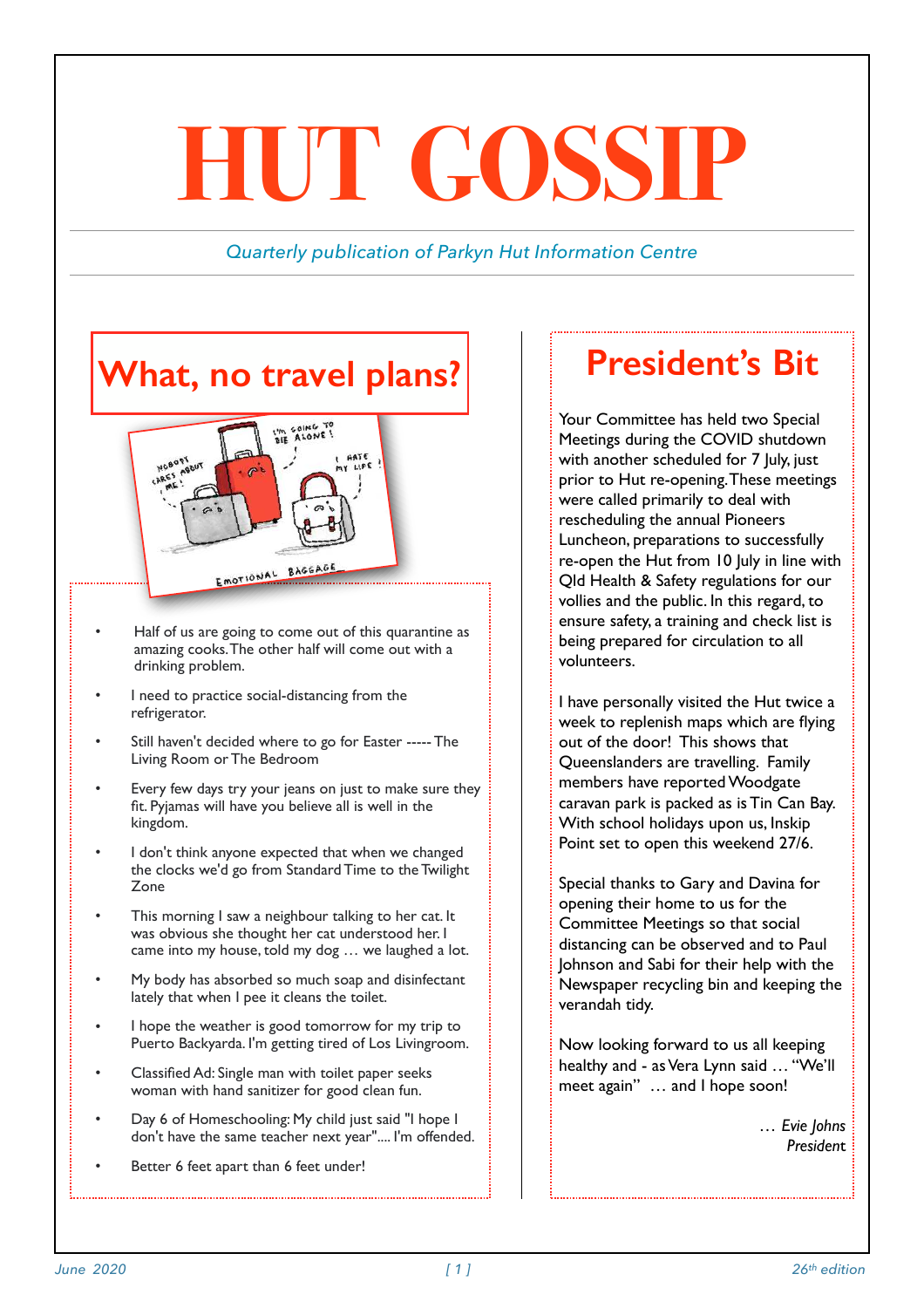# Bill Barry & Helga Thiermann

### share some of their experiences …

Well, what a year 2020 has been so far! And we're only just halfway through it! How much we have learned of new concepts like social distancing, coronavirus hugs and the horrifying prospect of there being no toilet paper available. We all had to adjust to the new normal of every day seeming the same, with our usual weekly waypoints like shifts at the Hut or Katie Rose Cottage gone for the duration. There were, of course, advantages like actually being able to get a carpark in Noosa, and little traffic on the roads. And very cheap petrol!



hat Am I What Am Do aing<br>**All** Day??? Let Me Tell You About It.



We have friends who had planned to go the the USA and Europe, and had to come back almost as soon as they had left, going into quarantine in their home.

We delivered seeds for their new veggie garden via a long extended pole.



My eldest son had organised a trip to Mumbai to get a new set of teeth, and managed to escape India as they rapidly shut down. As you can see, the trip, although a bit nerve-wracking, was worth it!



With great enthusiasm, Helga and I bought tins of paint and other supplies to do some renovations.

Well, we DID strip and re-varnish our front door, but the rest of the paint is still waiting to be used! You can't rush these things, you know. It has been a good time to go for walks, or to take day-trips in our lovely countryside. This only emphasises that we do indeed live in a beautiful part of the world.



With more time on our hands, we started visiting our 92 year old neighbour (pictured below giving a CV hug!) once a week, and now we are not allowed to stop, but that's great!



Helga also used the time to do a Certificate course as Meditation Teacher and Holistic Counsellor that hopefully will come in useful in the future.

… BILL and HELGA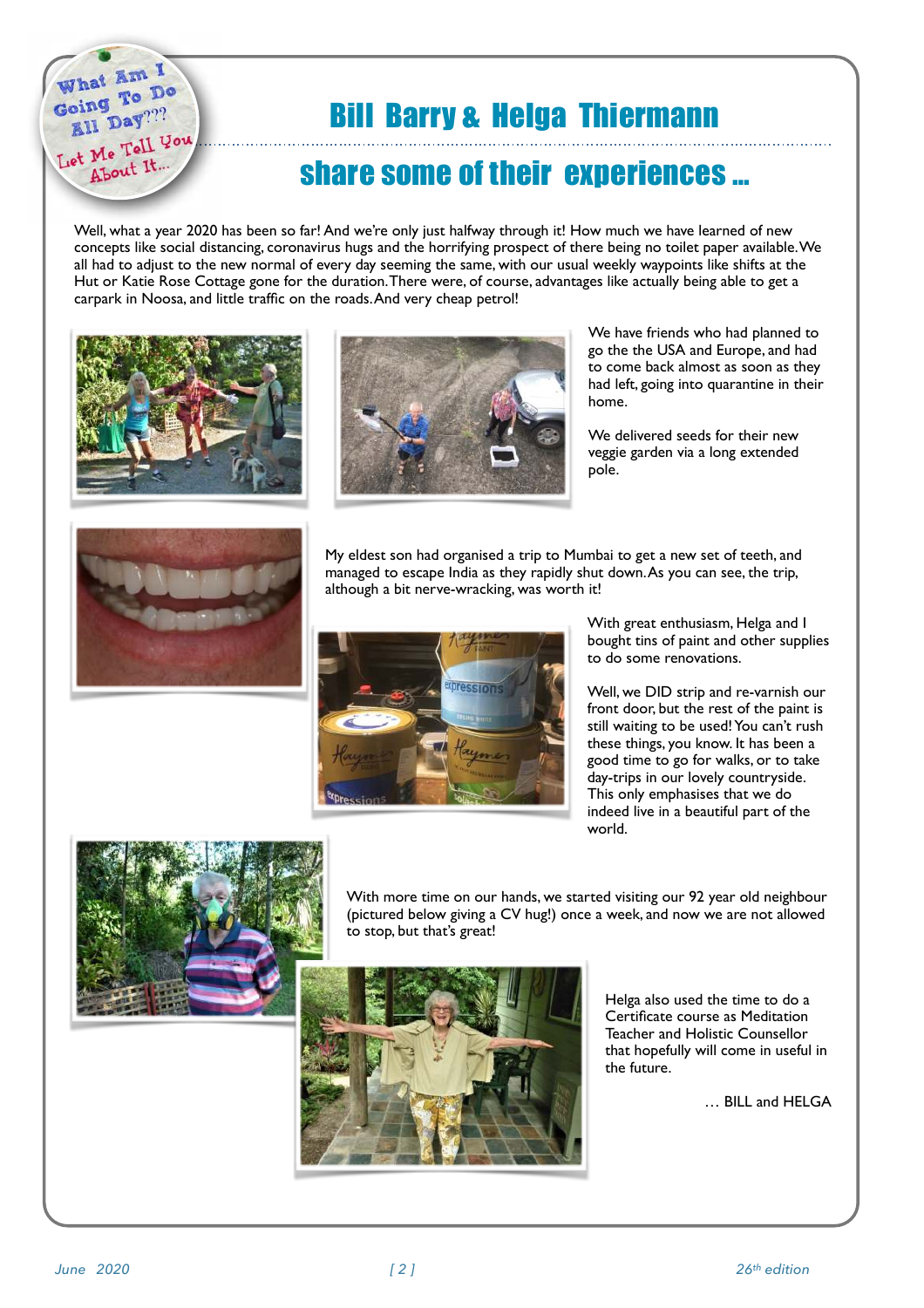# Mt Magnet Memory

**…** *by Christine Lynch*

MOUNT MAGNET

*VISITOR CENTRE* 

Excluding Mining & Pastoral Museum<br>Saturday 30 May 2020<br>Monday - Sunday 9am - 4pm

**CARAVAN PARK** Saturday 30 May 2020 **Normal operating hours** 

Last year Brian and I went to WA and visited so many small and interesting towns. One in particular that stands out for me, was when Brian was

locked in an Information Centre and Museum.

We were traveling north from Kalgoorlie then onto 123 highway heading to Geraldton.

We were going to have a quick look at Mt Magnet before driving on to see the the Reef Flowers at Pindar.

The information centre was on

the Main Street of Mt Magnet, so we called in. It was a very modern Information Centre. It also had a Museum attached with outbuildings spreading over an acre.

We found out that it was a special weekend with many events being held over the whole weekend. We decided to stay and we booked into star gazing that night and an open cut mine tour the next day. There were also guest speakers in the town hall over the weekend and markets on the Saturday.

Now we started to investigate the Information Centre and Museum. Brian reads everything and, after 2 hours, I had had enough, so I went out to our campervan which was parked near the front door.

After a long time, I thought that he should have had enough reading. So I went to the Information Centre to find the gates had been locked, I walked along the fence line and could see no one. I waited for a while and decided to drive down to the Caravan Park and book in.

I explained that Brian appeared to be locked in the Information Centre. To my astonishment the couple in reception at the Park burst out laughing, (I might add that I was nearly in tears by this time!)



When they stopped laughing they made a few phone calls to the Police and to one of the managers of the Centre.

While this was happening, Brian had been looking at the out-buildings, oblivious that the Centre had closed.

> When he decided to leave he tried many doors to get back into the Centre and finally found one unlocked.

He walked in and gave the staff member, who was doing her bookwork, a shock.



She let him out and when he saw the van gone, he started to walk to the Caravan Park.

On the way, a man stopped and asked if his name was Brian and was he the one locked in the Information Centre? He drove Brian to the Caravan Park. Brian walked into reception, still not realising all the fuss he had caused.

We had a fabulous stay in Mt Magnet ... one I will never forget!

Scientists at Rolls Royce built a gun specifically to launch dead chickens at the windshields of airliners and military jets all travelling at maximum velocity.

The idea is to simulate the frequent incidents of collisions with airborne fowl to test the strength of the windshields.

American engineers heard about the gun and were eager to test it on the Windshields of their new high speed trains.

Arrangements were made, and a gun was sent to the American engineers.

When the gun was fired, the engineers stood shocked as the chicken hurled out of the barrel, crashed into the shatter-proof shield, smashed it to smithereens, blasted through the control console, snapped the engineer's backrest in two and embedded itself in the back wall of the cabin like an arrow shot from a bow.

The horrified Yanks sent Rolls Royce the disastrous results of the experiment, along with the designs of the windshield and begged the British scientists for suggestions.

You're going to love this … Rolls Royce responded with a one-line memo:

"Defrost the chicken."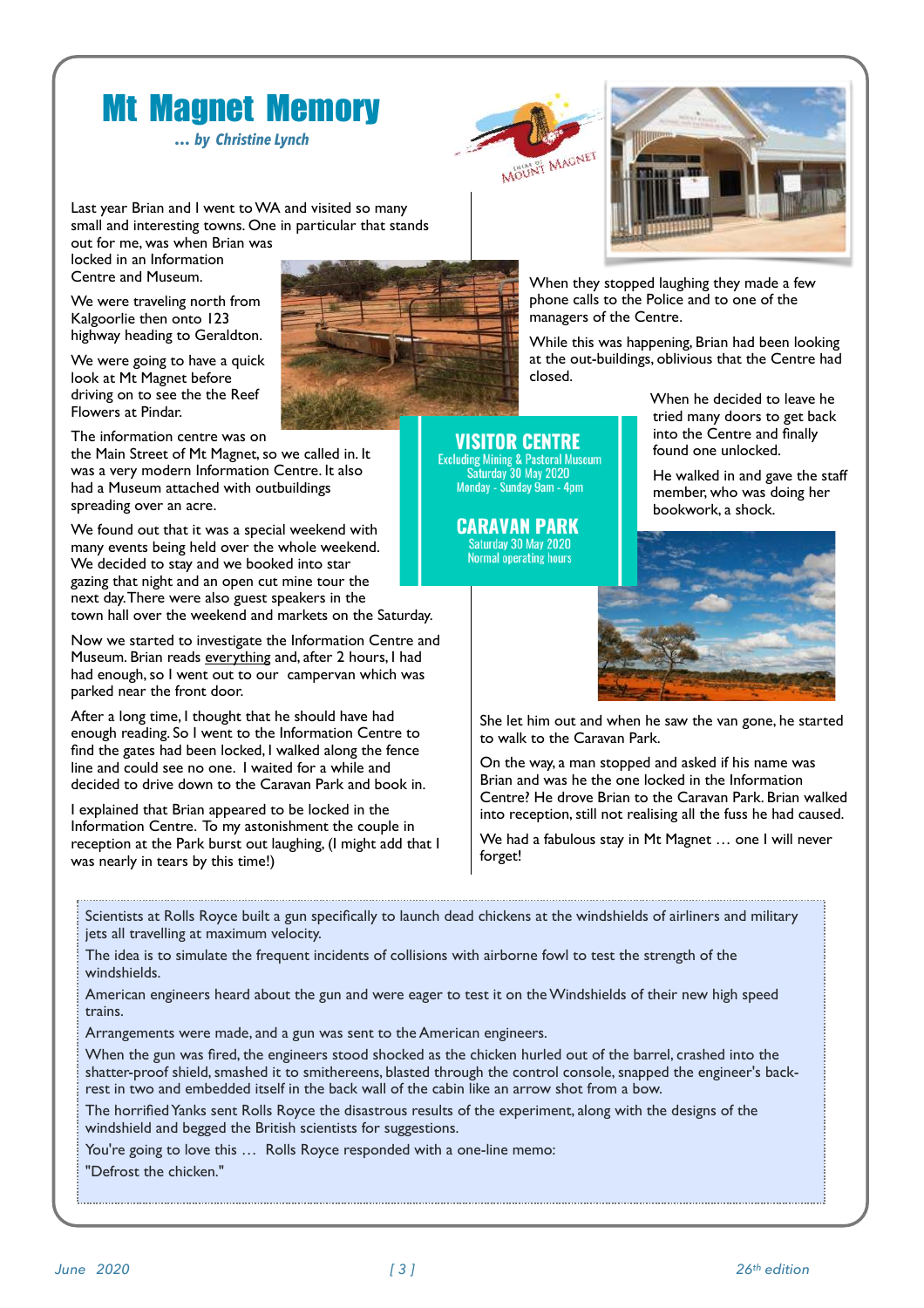#### *Six of the best with*

#### Gillian Whittington

#### **Q1. Where do you originate from?**

*Vancouver, Canada*

#### **Q2. What do you like to do to relax or chill out?**

*Last season I took up cricket after a gap of 60 years since childhood play, played on the Tewantin-Noosa team under the expert coaching of Patsy Fayne, who is also a vollie.* 

*A lot of fun and really nice people. I didn't enjoy having to bowl!* 

*So this year I have increased my amount of volunteer involvement, walking, swimming, reading, gardening, birdwatching and trips to the hinterland and beaches with my husband since his retirement in December.*

#### **Q3. Where are your favourite local places to eat?**

*I live near the river in Noosaville so there are a lot of fine restaurants for us to choose from when out with friends and neighbours.* 

*We also enjoy cream teas, or for my husband, bacon and eggs, when out on trips of exploration. Our particular favourites for the latter styles of food! are:*

- *a) the Historic House, Yandina*
- *b) Cafe Doonan*
- *c) Mayfield patisserie, Montville*
- *d) Blue and White cafe, Amamoor*
- *e) Sorrento's in Coolum Beach*

- *f) Grenny's on Gympie Terrace*
- *g) the Gympie Gold Museum cafes*

*I could mention many more*

#### **Q4. Share any great local experiences that you have enjoyed?**

*Our best experience was the Anzac Day dawn ceremony in Memorial Square right outside the Hut. Very moving and unforgettable. Helping to feed the Firies in November. Gave me a chance to thank them!*

*The next best are the heritage steam train rides! We went from Yandina to Cooroy in November 2018, advertised in the Noosa News. Just super!* 

*2019 and 2020 Australia Days saw us all Aussied Up in tee shirts and caps on the Mary Valley Rattler. We have a picnic that we take in Amamoor by the track while watching the train being turned around to go back to Gympie. This will be an annual Whittington event!*

*The drive to Montville and swimming at Gardner Falls, just beyond. The view from the Mayfield Patisserie cafe in Montville, overlooking the hinterland and to the coast is spectacular.*

*Walking all along Coolum beach, then along the boardwalk up to the viewpoint and seeing the eagles!*

*We did this every day when we lived in Coolum Beach for six months in 2017 to 2018, before buying our house in Noosaville.*

*Gympie Gold Museum, chock full of heritage buildings, history of the gold rush, and secret agents and Victoria Cross recipients in the two World wars … so much to see, it requires multiple visits!*

*The beautiful Mary Valley drive, following the rest of the old rail line and hearing the bellbirds unique call near Brooloo. We never tire of it. I could list many more neat places to visit …* 

*the Majestic in Pomona, the fair at Kin Kin and the great restaurant, Black Ant, at the General Store there, all the neat places we played cricket, hearing the bellbirds call while playing, etc, etc.* 

*Practising at Read Oval, hearing and seeing the Corellas.*

#### **Q5. Name 3 of your favourite places to visit, or things to do locally?**

- *a) walk, picnic and swim by the river or beaches*
- *b) ride on the ferry*
- *c) volunteer with a variety of local community groups to meet nice people, do rewarding work.*

#### **Q6. What do you love about living here?**

*Everything!*



The 2.2km Bergann Lane Walk at Witta in Maleny is a rainforest walk surrounded by farmland on either side.

There are several family graves in a fenced off area adjacent to the track, but the farmland is no longer owned by the Bergann family.

It's a Sunshine Coast Regional managed walkway and is a comfortable walk for all fitness levels.

Be sure to wear walking shoes and carry water.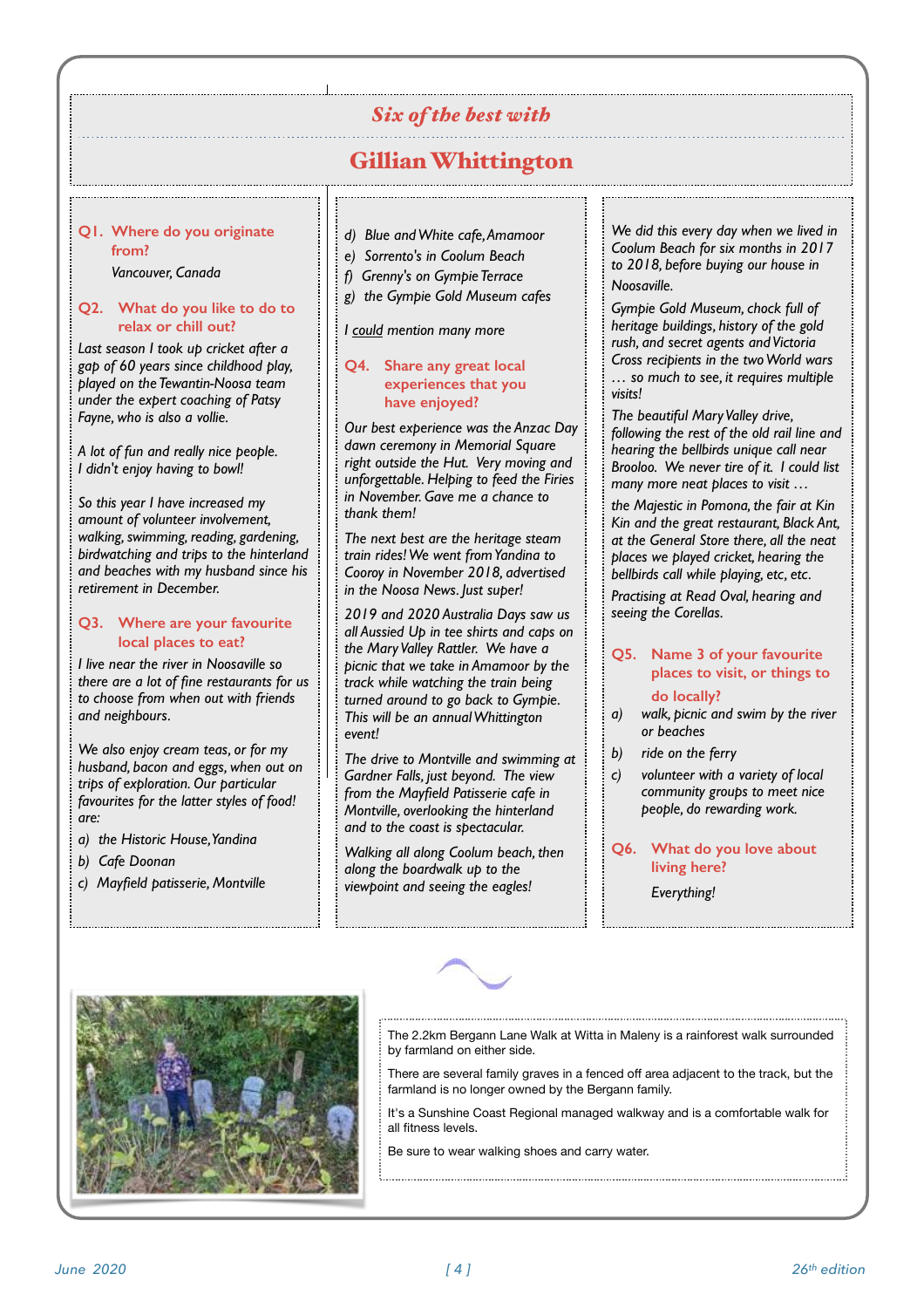

Community spirit is alive and well in Noosa at the moment. A number of council staff have been deployed to assist community organisations, here's Georgina (from the Noosa Aquatic Centre working at [The Food](https://qld.us8.list-manage.com/track/click?u=3940e3067b06b08ef8fb74691&id=704212f12b&e=1554630bf1)  [Hub in Noosaville](https://qld.us8.list-manage.com/track/click?u=3940e3067b06b08ef8fb74691&id=704212f12b&e=1554630bf1).



Meanwhile, our Noosa Leisure Centre has been well supported by locals who've been dropping off non-perishable food items for distribution to those in need. If you or anyone you know needs assistance with emergency food relief, or if you'd like to know more about

donating **head** to Councils [community](https://qld.us8.list-manage.com/track/click?u=3940e3067b06b08ef8fb74691&id=c8551ae974&e=1554630bf1)  [support and wellbeing](https://qld.us8.list-manage.com/track/click?u=3940e3067b06b08ef8fb74691&id=c8551ae974&e=1554630bf1)  [COVID-19 page](https://qld.us8.list-manage.com/track/click?u=3940e3067b06b08ef8fb74691&id=c8551ae974&e=1554630bf1).

#### **Keeping it in Perspective**

Imagine you were born in 1900. On your 14th birthday, World War I starts, and ends on your 18th birthday. 22 million people perish in that war. Later in the year, a Spanish Flu epidemic hits the planet and runs until your 20th birthday. 50 million people die from it in those two years. Yes, 50 million. On your 29th birthday, the Great Depression begins. Unemployment hits 25%, the World GDP drops 27%. That runs until you are 33. The country nearly collapses along with the world economy. When you turn 39, World War II starts. You aren't even over the hill yet. And don't try to catch your breath. On your 41st birthday, the United States is fully pulled into WWII. Between your 39th and 45th birthday, 75 million people perish in the war. At 50, the Korean War starts. 5 million perish. At 55 the Vietnam War begins and doesn't end for 20 years. 4 million people perish in that conflict. On your 62nd birthday you have the Cuban Missile Crisis, a tipping point in the Cold War. Life on our planet, as we know it, should have ended. Great leaders prevented that from happening. When you turn 75, the Vietnam War finally ends. Think of everyone on the planet born in 1900. How do you survive all of that? When you were a kid in 1985 and didn't think your 85 year old grandparent understood how hard school was. And how mean that kid in your class was. Yet they survived through everything listed above.

\*This is a trying time but let's try and keep things in perspective.

#### **The Health Report The CAC Scan**

Have you ever been told your cholesterol is too high? That you may need statin drugs to lower it and avoid heart disease? I have.

I didn't want to take that medication, so I did some research and this is what I found:

A far more accurate assessment of heart health for - 'middle-aged men & women' - is a Coronary Artery Calcification Scan.

Like a mammogram or an endoscopy, a CAC Scan provides a visual image of healthy and diseased tissue (and is far less painful and invasive than those two tests!) The CAC Scan is a more powerful tool to assess heart health than any other measurement-of-risk blood tests, angiography, stress tests etc.

This scan also shows the damage done, if any, by "the broad root causes of modern chronic disease".

But you will need to ask your GP for this test to be performed, and it isn't covered by Medicare. It costs about \$150.00 and takes 5 minutes. Not much at all, in the interests of preventative health care.

Ref: The Fat Emperor and the Irish Heart Disease Awareness Charity @IHDA.ie

This virtual marketplace is your one stop shop for everything Eat & Drink in Noosa and what is open now!

Designed to support local businesses you will find everything from heat and eat meals, takeaway meals including delivery, butchers, bakers, grocers, fruit and vegetables shops, seafood, coffee, eggs and dairy.

[https://eatlocalnoosa.com.au/?](https://eatlocalnoosa.com.au/?fbclid=IwAR1R1f1tauDiFs_h1Nq0_QLJcOMOJ7gV6ux6hrBsRoEqfa3dAUuY36ihAXM) [fbclid=IwAR1R1f1tauDiFs\\_h1Nq0\\_QLJcOMOJ7gV6ux](https://eatlocalnoosa.com.au/?fbclid=IwAR1R1f1tauDiFs_h1Nq0_QLJcOMOJ7gV6ux6hrBsRoEqfa3dAUuY36ihAXM) [6hrBsRoEqfa3dAUuY36ihAXM](https://eatlocalnoosa.com.au/?fbclid=IwAR1R1f1tauDiFs_h1Nq0_QLJcOMOJ7gV6ux6hrBsRoEqfa3dAUuY36ihAXM)

Take a look at community memories compiled from heritage film footage donated by the public and from Sunshine Coast Council Heritage Library archives. Watch the [50](https://qld.us12.list-manage.com/track/click?u=fb9a5c6ff4e62e843f41c7664&id=e4a337b9c2&e=37fe5e26d6)[th](https://qld.us12.list-manage.com/track/click?u=fb9a5c6ff4e62e843f41c7664&id=eff570f37c&e=37fe5e26d6) [Anniversary Community Films Montage](https://qld.us12.list-manage.com/track/click?u=fb9a5c6ff4e62e843f41c7664&id=89462d87e5&e=37fe5e26d6)

After reading the 'Perspective' article, it makes one realise just how fortunate we have been. Most of us vollies, now retired, have lived through the best of times, haven't we?!!

*… Ed*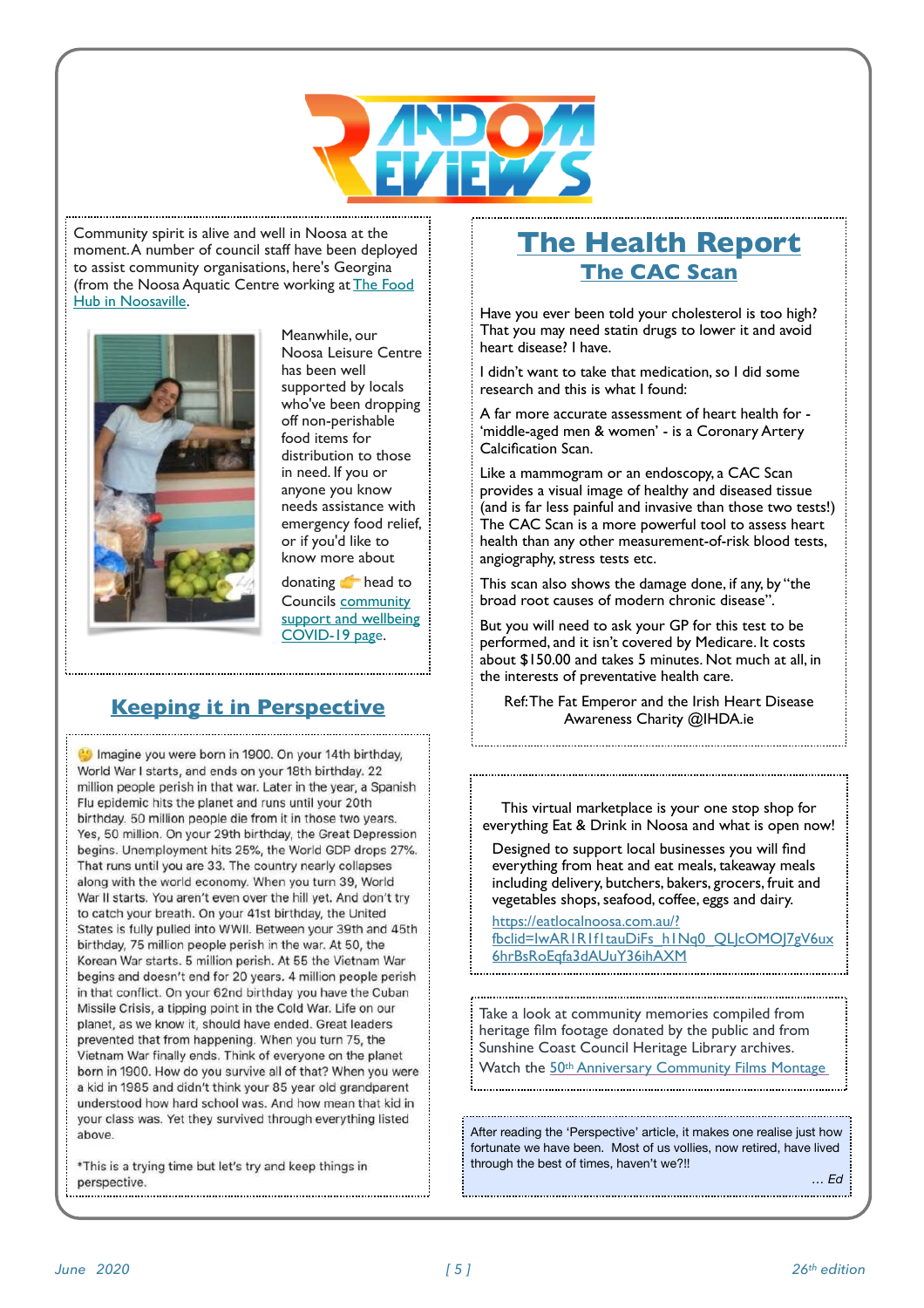# Carry on in COVID

**…** *by Gillian Whittington*

1). My neighbour phoned me the other day to ask me for help with a blue tongued lizard that she had unknowingly injured when she wheeled out her bin for rubbish day. She wondered if I could examine it and help her take it to a vet if needed, as she was nervous of touching it.

Sure enough it seemed to have injured a back leg - what a fascinating creature to have the opportunity to see up close, about 300mm long, rounded body and squat legs, and it really does have a proper tongue, though v-shaped and bright blue. I picked it up using a towel to minimise its stress and popped it gently into a large plastic bowl and off we went in her car to the vet.

The story ended happily. The vet examined it thoroughly, felt the leg was just bruised and the lizard just shocked, so we released it in the park right beside where we live, in safe light undergrowth, waited till it recovered and checked that, when it



#### *A Poem by Pam Ayres …*

I'm normally a social girl I love to meet my mates But lately with the virus here We can't go out the gates

You see, we are the 'oldies' now We need to stay inside If they haven't seen us for a while, They'll think we've upped and died.

They'll never know the things we did, before we got this old There wasn't any Facebook So not everything was told.

We may seem sweet old ladies Who would never be uncouth But we grew up in the 60's------ If you only knew the truth!

at last walked away, its leg was operating normally. It felt good to have done our best for the little chap after its traumatic experience!

2) When the restrictions started, we and other neighbours were worried about elderly or high risk ones among us who would be alone and isolated, so, as well as checking that they had food, etc. We decided to "meet" outside our houses every Sunday night for an hour or so.

Everyone sat on their own chairs on their own drive, with their own glass of wine, water, coffee, and we chatted to one another back and forth across the street. So we were all observing the social distancing … but what a difference it made, particularly to the older or at risk ones, to see and chat with neighbours again, see other people and feel still part of the world, not completely shut away, and yet be safe. It really boosted everyone's morale and we all look forward to our Sunday evening gatherings!



There was sex and drugs and rock n' roll, the pill and miniskirts We smoked, we drank, we partied And were quite outrageous flirts.

Then we settled down, got married And turned into someone's mum, Somebody's wife, then nana, Who on earth did we become?

We didn't mind the change of pace Because our lives were full But to bury us before we're dead Is like a red rag to a bull,

So here you find me stuck inside For 4 weeks, maybe more I finally found myself again Then I had to close the door!

It didn't really bother me, I'd while away the hour

Gradually the nights drew in, the midges came, then the cooler weather, but we were still undeterred! 4:30pm till dark when we could no longer see one another!

By the time it was getting a bit too cool, the restrictions were eased and we were allowed to move to one another's patios, in turn, still keeping our distance and bringing our own drinks and sitting outside. It's become an institution and brought together people who hadn't really known one another well before the virus lockdown came. So great good - new friends from passing acquaintances - has come out of a seemingly bad situation! We hope we will continue to do this long into the future!

All the best everyone … and looking forward to the Hut reopening in a month! A welcome sight for us vollies and for Tewantin and Noosa folk and visitors in general.

*… Gillian*



I'd bake for all the family But I've got no flaming flour!

Now Netflix is just wonderful I like a gusty thriller I'm swooning over Idris Or some random sexy killer.

At least I've got a stash of booze For when I'm being idle There's wine and whisky, even gin If I'm feeling suicidal!

So let's all drink to lockdown To recovery and health And hope this awful virus Doesn't decimate our wealth.

We'll all get through the crisis And be back to join our mates Just hoping I'm not far too wide To fit through the flaming gates!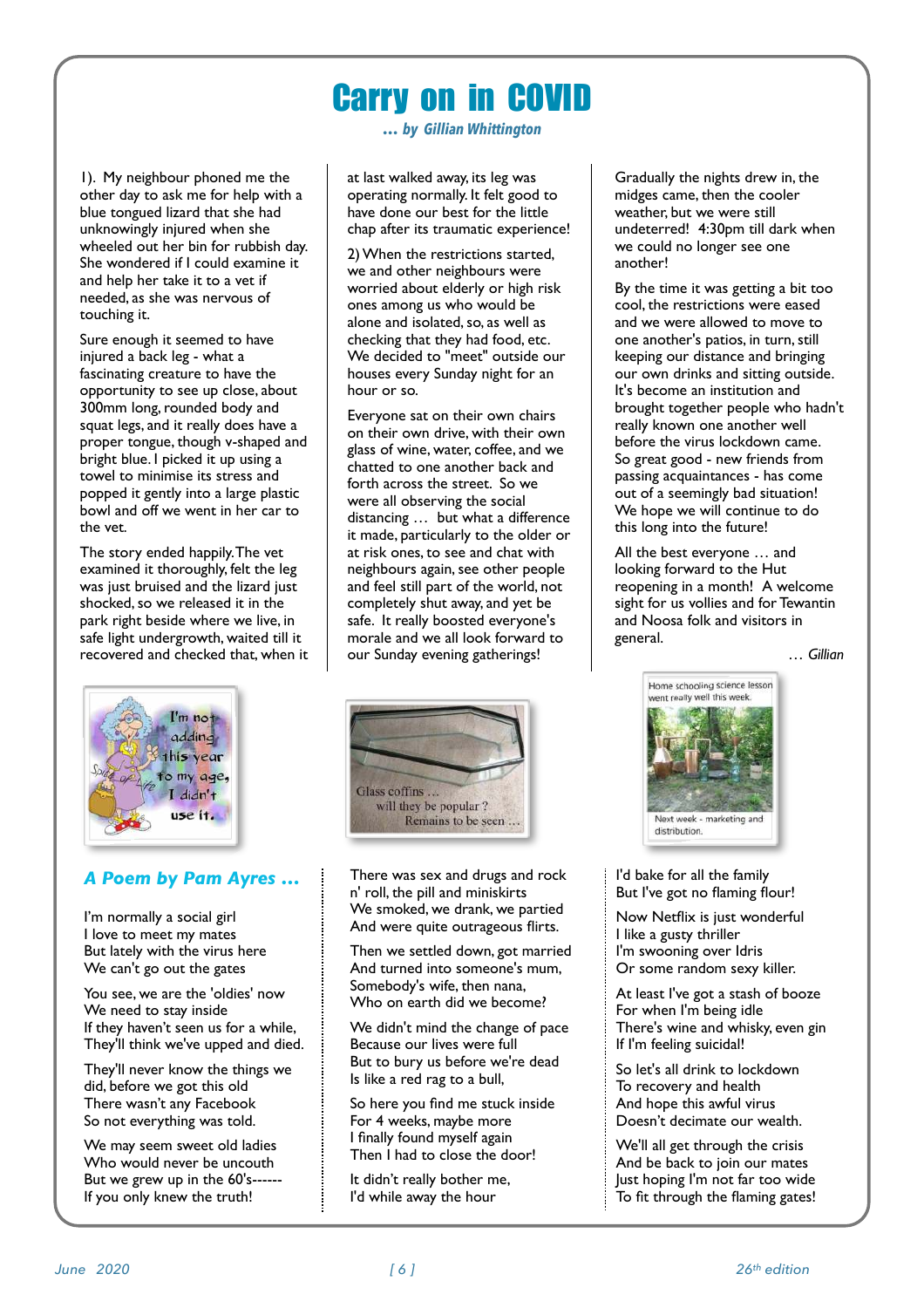# **Events**







**Noosa Classic 2020**  When: Sun 16 August Registrations are now open. **Website** http://noosaclassic.com.au

**Noosa Beach Classic Car Show**  When: Sun 4 October Where: Lions Park, Noosa Hds Spectators \$10 Car entry - book online Website<sup>1</sup> https:// www.noosacarclub.com.au

#### **Noosa Triathlon Multi Sport Festival**  When: 26 October-1 November

2019 sold out in 6 hours **Website** https://noosatri.com.au



**Noosa Hill Climb - Summer**  When: Sat 7 & Sun 8 November Adult spectators \$20 **Website** https:// www.noosacarclub.com.au

# Events Postponed

RUNAWAY NOOSA MARATHON POSTPONED - NEW VENUE & DATE TBA MAY 23, 2020

THE NOOSA HILL CLIMB - WINTER 2020 POSTPONED - DATE TBC JUN 6, 2020-JUN 7, 2020

NOOSA OPEN STUDIOS 2020 POSTPONED - DATE TBC AUG 14, 2020-AUG 23, 2020

WELLNESS TOURISM SUMMIT POSTPONED TO 3/4 SEPT 2020

#### **Show holiday**

The Noosa Show Society has announced that the popular Noosa Show event has been postponed.

It will now be a one-day event, to be held on Saturday October 24. However, the gazetted public holiday for our region will still fall on Sep. 11.

# Did you know ?

**It will be 150 years next month since Tewantin was founded on the 23rd of August 1870.** 

**Tewantin was surveyed in 1871 and the town site declared.** 

**Plots of land in Wards Estate Tewantin were up for sale at the Police Station in Gympie for 8 pounds each.** 

**The census of 1871 revealed that there were 2 dwellings in Tewantin with 1male settler living in each.** 

**How things have changed!** 

*… Gail McBurney Historian*

The best thing about the good old days was that I wasn't good and I wasn't old

*June 2020 [ ] 26th 7 edition*